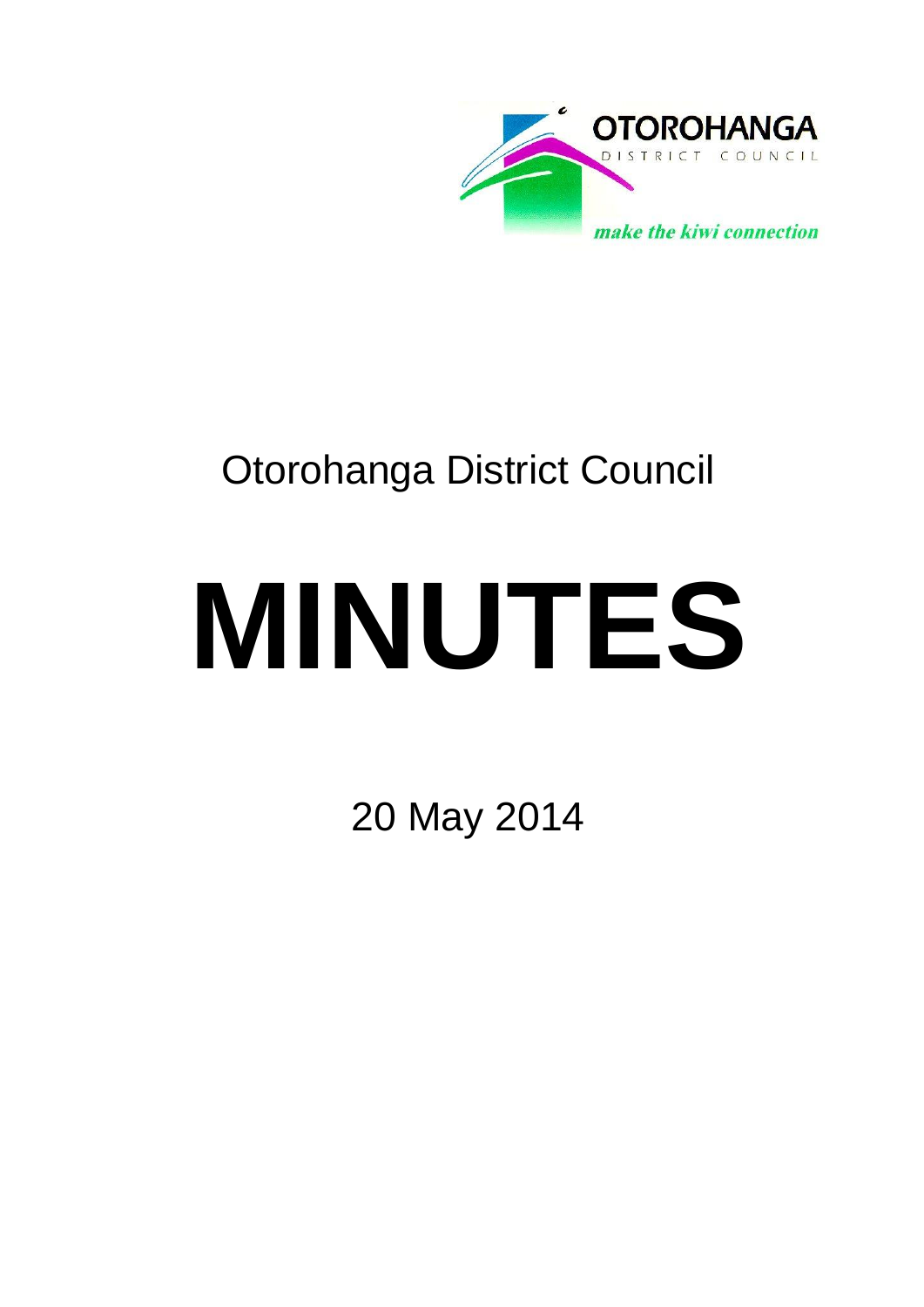### **OTOROHANGA DISTRICT COUNCIL**

20 May 2014

Minutes of an ordinary meeting of the Otorohanga District Council held in the Council Chambers, Maniapoto St, Otorohanga on Tuesday 20 May 2014 commencing at 10.04am.

# **MINUTES**

Minutes are unconfirmed and subject to amendment at the next meeting of Council.

#### **ORDER OF BUSINESS:**

| <b>ITEM</b>                                       | <b>PRECIS</b>                                          | <b>PAGE</b>    |
|---------------------------------------------------|--------------------------------------------------------|----------------|
| <b>PRESENT</b>                                    |                                                        | 1              |
| IN ATTENDANCE                                     |                                                        | 1              |
| <b>APOLOGIES</b>                                  |                                                        | 1              |
| <b>OPENING PRAYER</b>                             |                                                        | 1              |
| <b>ITEMS TO BE CONSIDERED IN GENERAL BUSINESS</b> |                                                        | 1              |
| CONFIRMATION OF MINUTES - 15 APRIL 2014           |                                                        |                |
| <b>REPORTS</b>                                    |                                                        | 1              |
| Item 78                                           | ROUTINE ENGINEERING REPORT FROM FEBRUARY TO APRIL 2014 | 1              |
| Item 76                                           | DRAFT MANAGEMENT ACCOUNTS TO 31 MARCH 2014             | 3              |
| Item 77                                           | <b>GOVERNANCE STATEMENT 2014</b>                       | 4              |
| Item 79                                           | <b>WAIKATO SPATIAL PLAN</b>                            | 5              |
| Item $80$                                         | REWAREWA RECREATION RESERVE                            | 6              |
| Item 81                                           | ODC MATTERS REFERRED FROM 15 APRIL 2014                | $\overline{7}$ |
| <b>GENERAL</b>                                    |                                                        | $\overline{7}$ |
| <b>MEETING CLOSURE</b>                            |                                                        | 10             |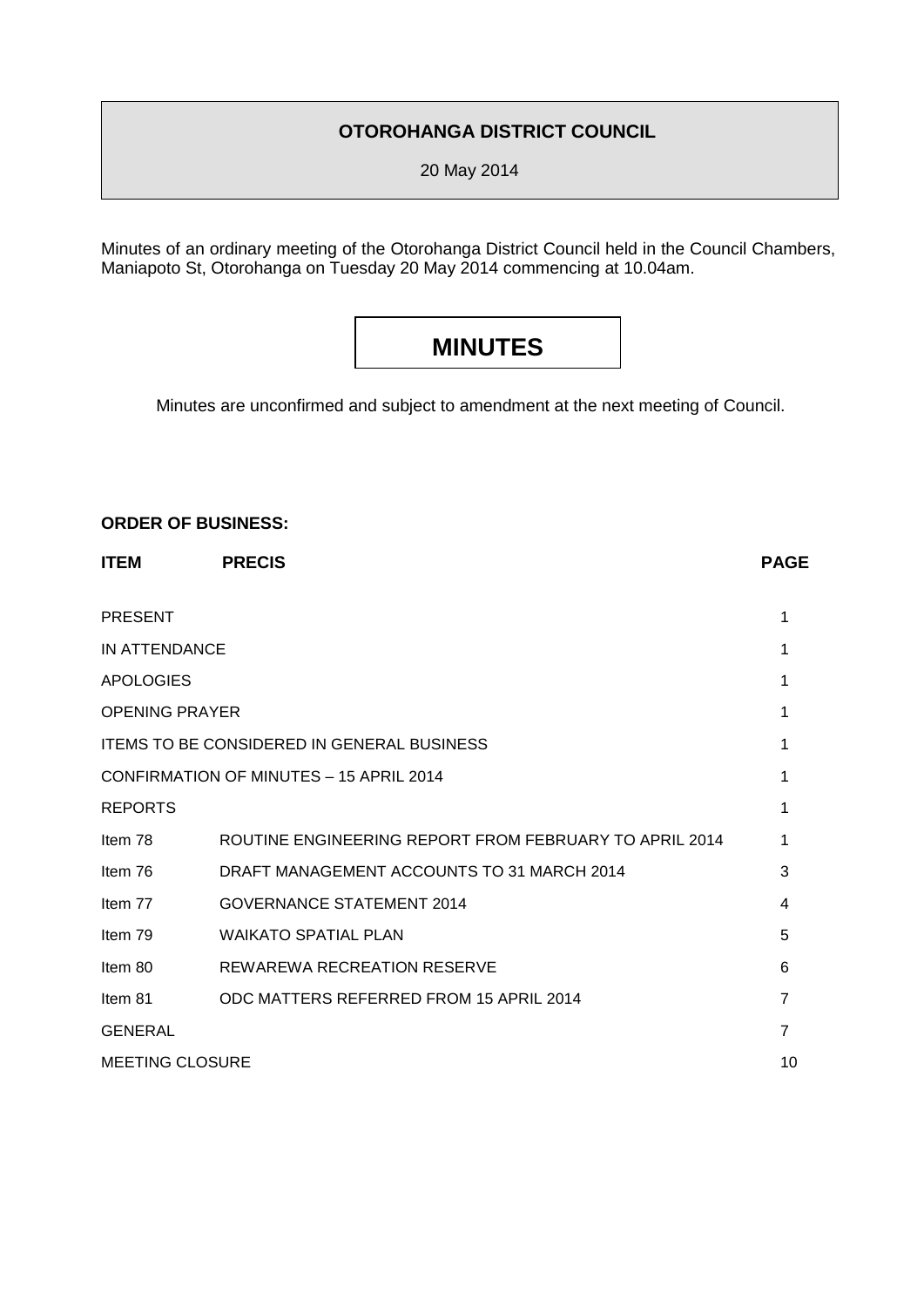#### **PRESENT**

Mr MM Baxter (Mayor), Crs, RA Klos, RM Johnson, KC Phillips, DM Pilkington (Deputy Mayor), RJ Prescott, PD Tindle and AJ Williams.

#### **IN ATTENDANCE**

Messrs DC Clibbery (Chief Executive & Engineering Manager), GD Bunn (Finance & Administration Manager), AR Loe (Environmental Services Manager), and Miss D Levy (Acting Executive Assistant).

His Worship declared the meeting open and welcomed those present.

#### **OPENING PRAYER**

Cr Pilkington read the Opening Prayer.

#### **CONFIRMATION OF MINUTES – 15 APRIL 2014**

**Resolved** that the minutes of the meeting of the Otorohanga District Council held on 15 April 2014 as amended, be approved as a true and correct record of that meeting.

#### **Cr Pilkington / Cr Phillips**

#### **MATTERS ARISING**

#### **WATER FILTER – RURAL WATER SUPPLY**

Cr Klos referred to Page 9 and requested that her comment '6 years earlier' be corrected to read '6 months earlier'.

#### **OTOROHANGA DISTRICT AND COMMUNITY CHARITABLE TRUST INC**

Cr Pilkington stated that the fourth paragraph on Page 9 implies that the Otorohanga District and Community Charitable Trust Inc will not have a transparent process with the appointment of its Members. She suggested that the comment be corrected to read 'The Chief Executive referred to the setting up of the Otorohanga District and Community Charitable Trust Inc and advised that the Trust could be cut free of Council and the appointment of its own Members be a transparent process'. The Chief Executive agreed for this comment to be amended.

#### **LANDSCAPE PLAN**

Cr Pilkington queried whether the wording was correct under Landscape Plan on Page 10. The Environmental Services Manager said this is to be corrected to read 'The Environmental Services Manager informed Members that the Judge has told Council it cannot include areas in the Policy that were not previously notified in the Proposed District Plan Decisions Version'.

#### **THE LINES COMPANY**

Cr Williams referred to the comment on Page 1 under the Lines Company and felt this should be corrected to read 'Members were advised that it was never the intention of representatives of the Lines Company to attend a public meeting, without knowing who will be chairing the meeting'.

#### **REPORTS**

#### **Item 78 ROUTINE ENGINEERING REPORT**

#### **Discussion**

Council's Roading Manager Mr Martin Gould attended the meeting and began with the presentation of Section One, Road Maintenance and Section two, Construction projects.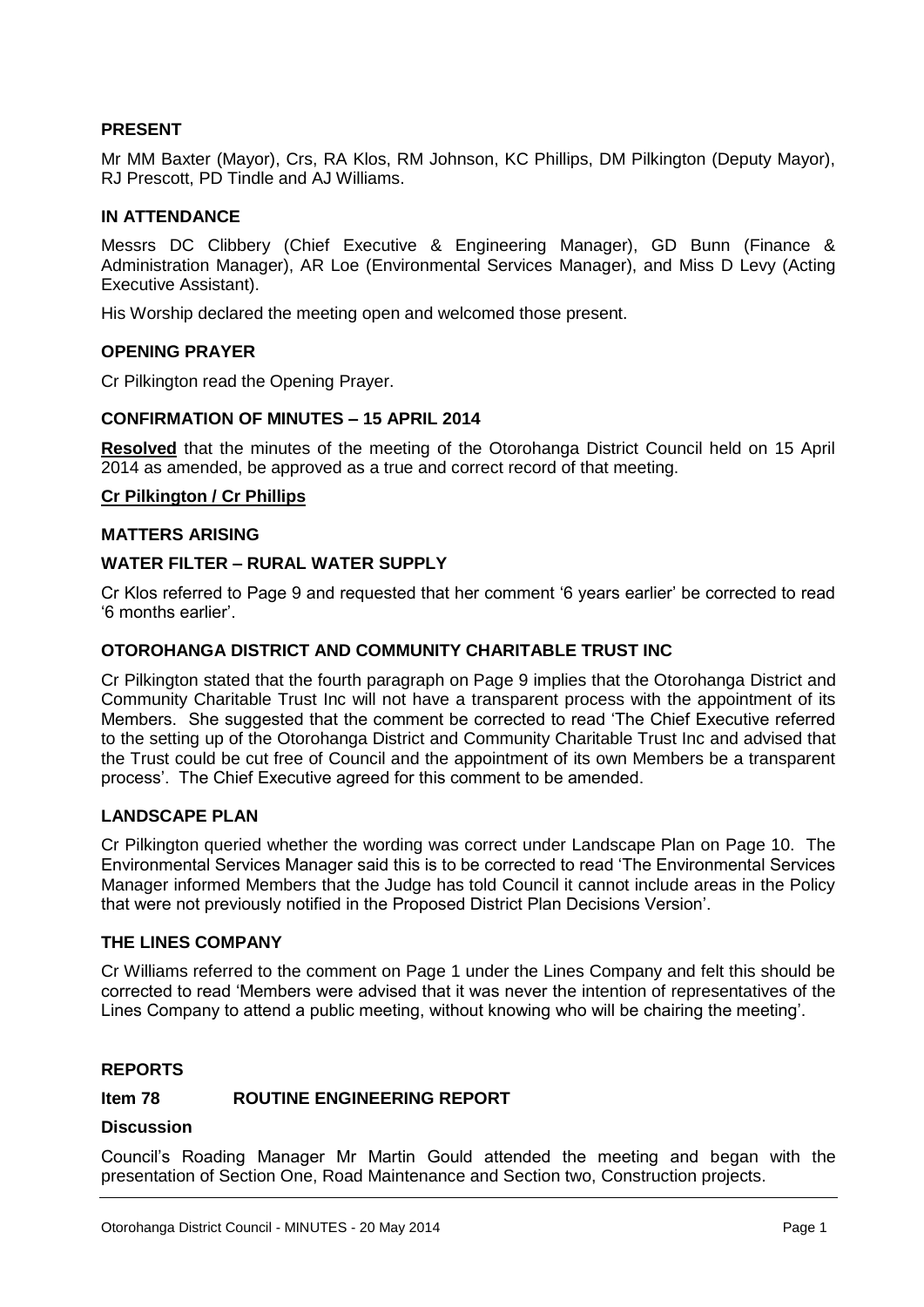#### **TE KAWA ROAD INTERSECTION – OURUWHERO ROAD**

In reply to His Worship's query in relation to the directional arrows located in the centre of Ouruwhero Road, the Roading Manager said that there has been large doubled stop signage installed at the intersection with additional 'stop ahead' signage marked on Te Kawa Road, 200 metres back from the intersection. He advised that this intersection has been re-painted and the installation of fixed centre cones has been done. His Worship raised the issue that the fixed cones have been severely damaged by trucks travelling from Te Awamutu. Cr Johnson suggested that the speed be reduced on Ouruwhero Road as traffic approaches this intersection. The Roading Manager said that this can be achieved, however he felt this would not be effective. The Finance and Administration Manager indicated that speed was not a factor in the fatality in December 2013 and felt that visibility was the primary issue. Cr Klos felt that the signage will not be effective in foggy conditions.

#### **HAUTURU SLIP**

In reply to Cr Pilkington's query regarding the possibility of Mr Albert Emmett reviewing the state of Hauturu slip, the Roading Manager replied that there is an issue with the Urupa located above the slip. He advised that Council will consider seeking advice from a Structural Engineer regarding the concept of a structural wall and to discuss the costs involved.

#### **CONTRACT 981 - PAVEMENT MARKING**

Cr Phillips queried whether road marking has been completed on the re-sealing of Maihiihi Road. The Roading Manager stated that this work falls under Contract 973, Area Wide Pavement Treatment, which will be underway in the very near future.

#### **CONTRACT 1000 - FOOTPATH CONSTRUCTION & MAINTENANCE**

In reply to Cr Phillips query as to whether this contract covers footpath repairs or the renewal of a large area, the Roading Manager said that this contract covers both renewals and repairs at various locations.

#### **CONTRACT 995 WHAREPUHUNGA ROAD IMPROVEMENTS**

Cr Phillips asked if preliminary work was being carried out or if a survey of the area has taken place. The Roading Manger replied that the design has been completed and consultation with the owners is currently being done in relation to the placement of fences and culverts. Cr Phillips queried whether tree removal has commenced and if this work is within the budget. The Roading Manager stated that there have been one or two large trees removed from this area and this work has fallen within the current budget.

Cr Pilkington asked whether the decision was made to carry out this work on the full 2km of Wharepuhunga Road or a lesser distance was to be decided. The Roading Manager replied that this will depend on the price received for the tender and if this exceeds the desired cost, the length of improvements will be reduced.

Cr Klos advised Members of a complaint received from a resident on Huirimu Road in relation to significant pot holes located at the top end of the road. The Roading Manager informed Members that Council carried out an inspection process, which have identified repairs required. He stated that it is very difficult to maintain an unsealed Road however, he will inform the Council Roading Maintenance team of this issue.

The Engineering Manager then presented the remainder of the report.

#### **SECTION 3: WATER SERVICES**

#### **GAS FIRED POWER STATION**

The Engineering Manager informed Members that a Gas fired Power Station has been proposed to be erected in the Tihiroa Area by Nova Energy Ltd. He advised that discussions were held in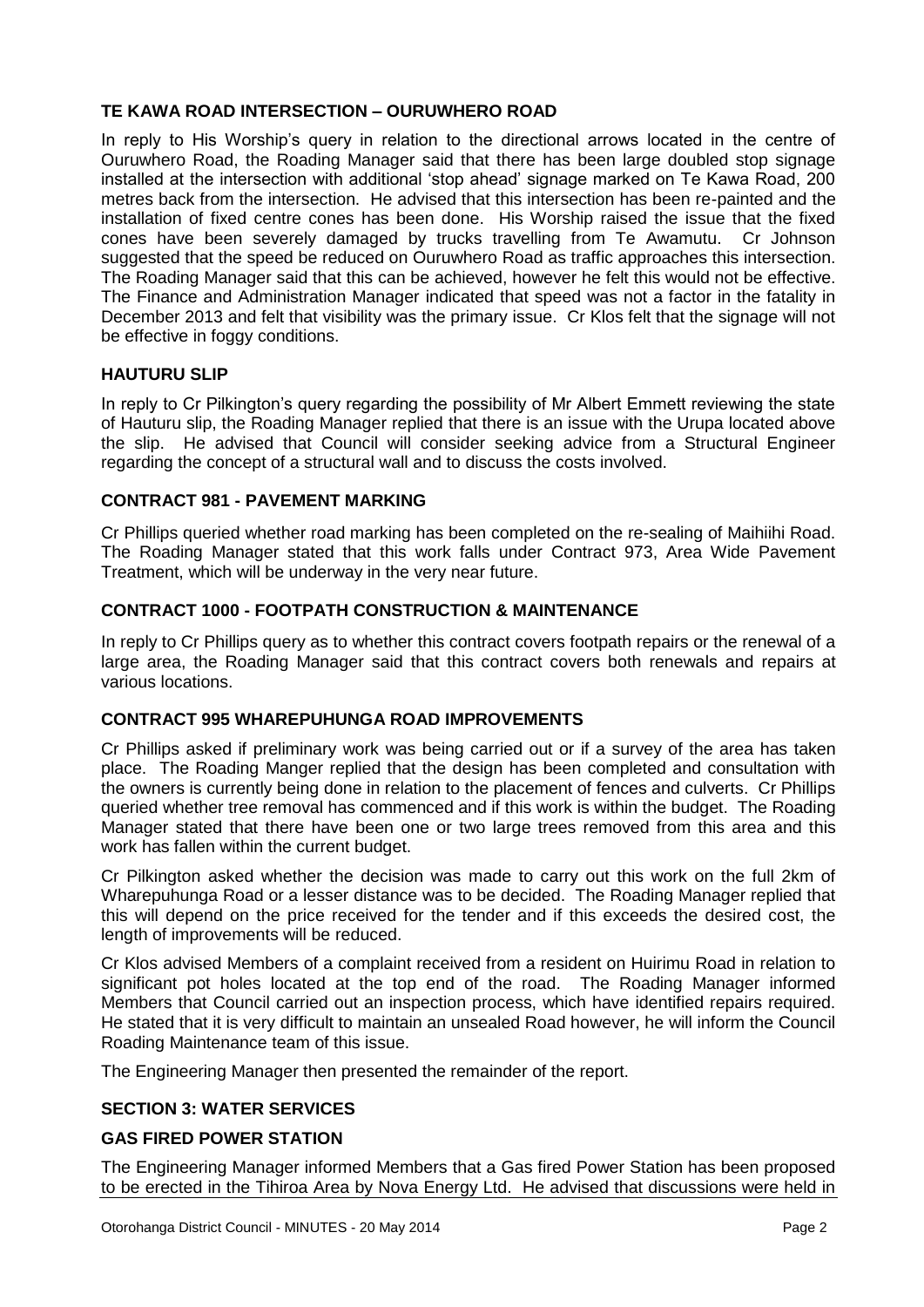relation to the water requirements and that there may be a possibility that the Tihiroa Water Treatment Plant could be utilised. In reply to Cr Phillips query regarding the source of the Gas, the Engineering Manager stated there are two major Gas lines that run through the Tihiroa area. Cr Phillips queried whether Waikato Regional Council have approved the amount of water being evaporated by the proposed plant, the Engineering Manager said this is yet to be resolved.

#### **SECTION 4: PARKS AND FACILITIES**

#### **KAWHIA WHARF**

In reply to His Worship's query regarding why New Zealand Steel did not support protective spray treatment, the Engineering Manager stated they were not convinced this would be effective and they felt because the structure itself is very aged, the corrosion process has most likely commenced inside the concrete.

#### **SECTION 6: OTHER MATTERS**

#### **HIGH SPEED INTERNET SERVICES**

The Engineering Manager advised Members of the installation of high speed internet services to Progress Drive and further explained that individual businesses will be required to connect to the line located at the beginning of Progress Drive, at no cost.

In reply to Cr Pilkington's query on whether the line will be available at the boundary of each business on Progress Drive, the Engineering Manager advised that the line will be provided to the boundary and the cost to connect to the boundary will be the business owner's responsibility. Cr Phillips queried whether the line itself is fibre or copper, which the Engineering Manager said it is some form of next generation copper.

#### **MATTERS ARISING**

#### **RANGIATEA ROAD**

Cr Phillips queried the excavation work being carried out by Council's Water Services foreman on Rangiatea Road. He stated that it appears they have been attempting to extract a pipe from the water line which he feels has taken a long period of time. The Engineering Manager said he is not aware of this work being done however, he will follow up this matter with Council's Water Services staff.

#### **Resolved**

That the Routine Engineering report be received.

#### **Cr Pilkington / Cr Prescott**

#### **Item 76 DRAFT MANAGEMENT ACCOUNTS TO 31 MARCH 2014**

#### **Discussion**

The District Accountant attended the meeting and presented the Draft Management accounts for the period ending 31 March 2014.

#### **LAND TRANSPORT – WALKER ROAD**

Cr Phillips questioned why Walker Road is significantly over budget and raised the issue whether this is because of proposed work to be carried out at Waikeria Prison. The Engineering Manager advised that additional survey and legal costs had been incurred. The Environmental Services Manager advised Members of a Building Consent application received for a new covered vehicle inspection point to be located at the North gate of Waikeria Prison. He said this will inevitably lead to the closing of the South Gate to the prison which is frequently used by Prison Staff, surrounding property owners and various others. Cr Phillips queried whether this will decrease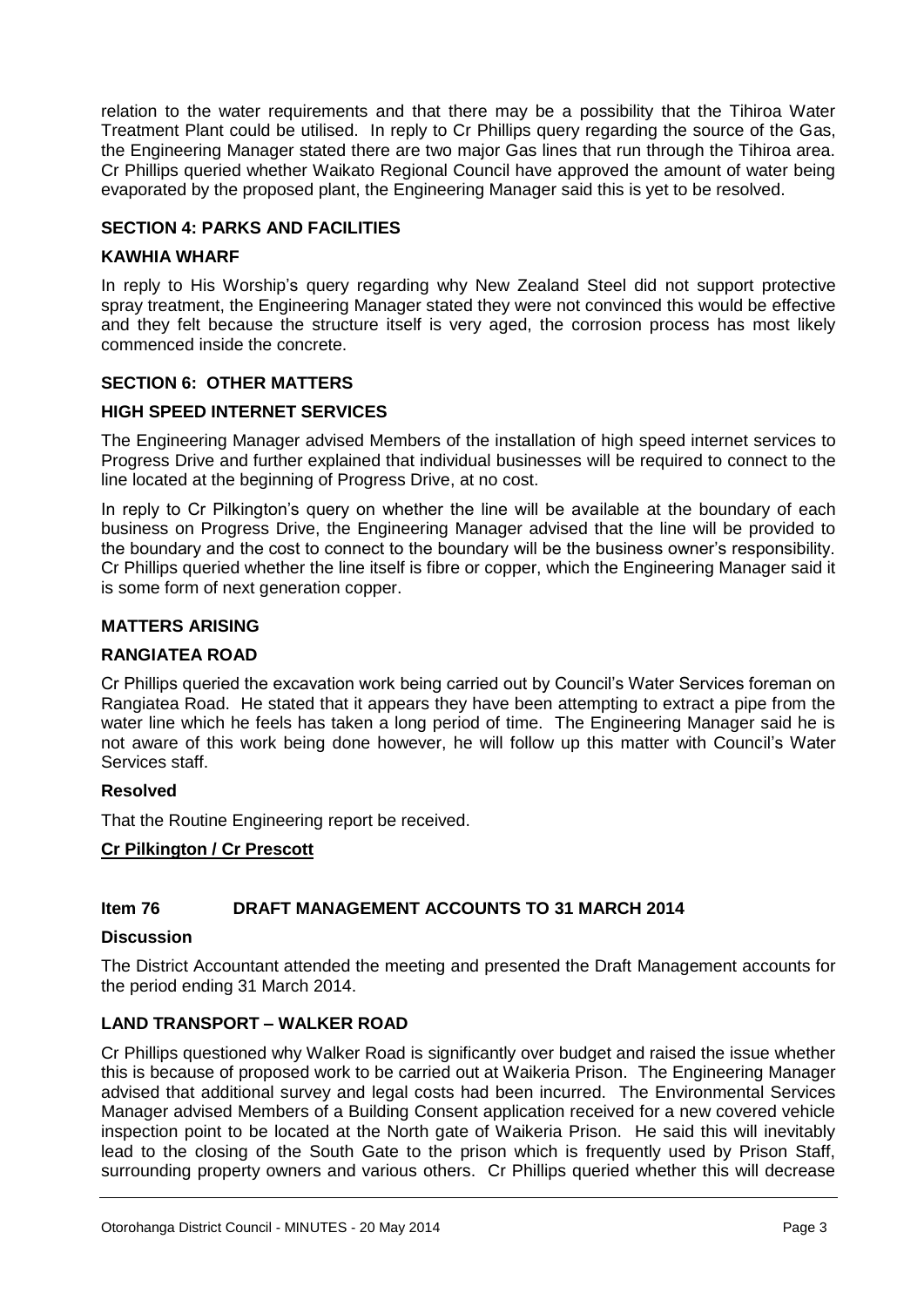the road traffic travelling on Wharepuhunga Road and how much of a difference the traffic count will be. Cr Klos said that she was surprised at how busy this road is and that the majority of traffic on Wharepuhunga Road was not Prison Staff. The Engineering Manager advised that Council can estimate how much traffic is on this road from traffic count figures and agreed with Cr Klos that vehicles travelling on Wharepuhunga Road are not primarily Prison Staff.

#### **REGULATORY SERVICES – RURAL FIRE**

In reply to Cr Pilkington's query regarding the recovery of costs from various rural fire callouts, the Engineering Manager advised that costs can be recovered directly from the offender or alternatively, from the National Rural Fire Fund. The District Accountant advised Members that once those costs are recovered, they will show in the Rural Fire account as recoveries. The Engineering Manager explained that this will be difficult to identify by Councillors as these figures will fluctuate over the financial periods.

The District Accountant answered Member's queries as he went through the presentation.

#### **MATTERS ARISING**

Cr Klos acknowledged Council's District Accountant for his time and effort with producing the Draft Management Accounts. She suggested that perhaps a narrative be provided to Councillors that highlights trends and various areas that need attention. Cr Phillips agreed and thought that a written summary would help for Councillors to obtain a better understanding of the management accounts as a whole. The Finance and Administration Manager advised this can be arranged, as a similar report is provided to the Auditors.

#### **Resolved**

That the Draft Management Accounts for the period ending 31 March 2014 be received.

#### **Cr Phillips / Cr Johnson**

#### **Item 77 GOVERNANCE STATEMENT 2014**

#### **Discussion**

The Finance and Administration Manager informed Members that every three years Council is required to produce a Governance Statement, which is an overview of functions within Council. He stated there were numerous amendments made to Council's previous Governance Statement and various sections within the document have been revised.

He received various amendments and corrections from Councillors to be made within the document.

Cr Williams noted a change to be made on Pages 29-30 – 'Request for Official Information' is repeated twice whereas the first one should read 'Request for Council Services'.

Cr Pilkington raised various amendments to be made –

- Page 4, removal of 'Kiwiana Festival' as this no longer exists.
- Page 4, sentence to be re-worded to read 'The annual Kawhia Kai (food) Festival is also a popular and significant District event and is recognised internationally in "The Lonely Planet" as one of the top indigenous food festivals'.
- Page 16, His Worship the Mayor will need to be added into the Creative Communities Scheme.
- On the last page, the opening times of the various Information Centres will need to be checked.

Cr Klos raised the issue regarding Council's Mission Statement and Council's Organisation Vision Statement. The Chief Executive replied that Council has a Mission Statement that was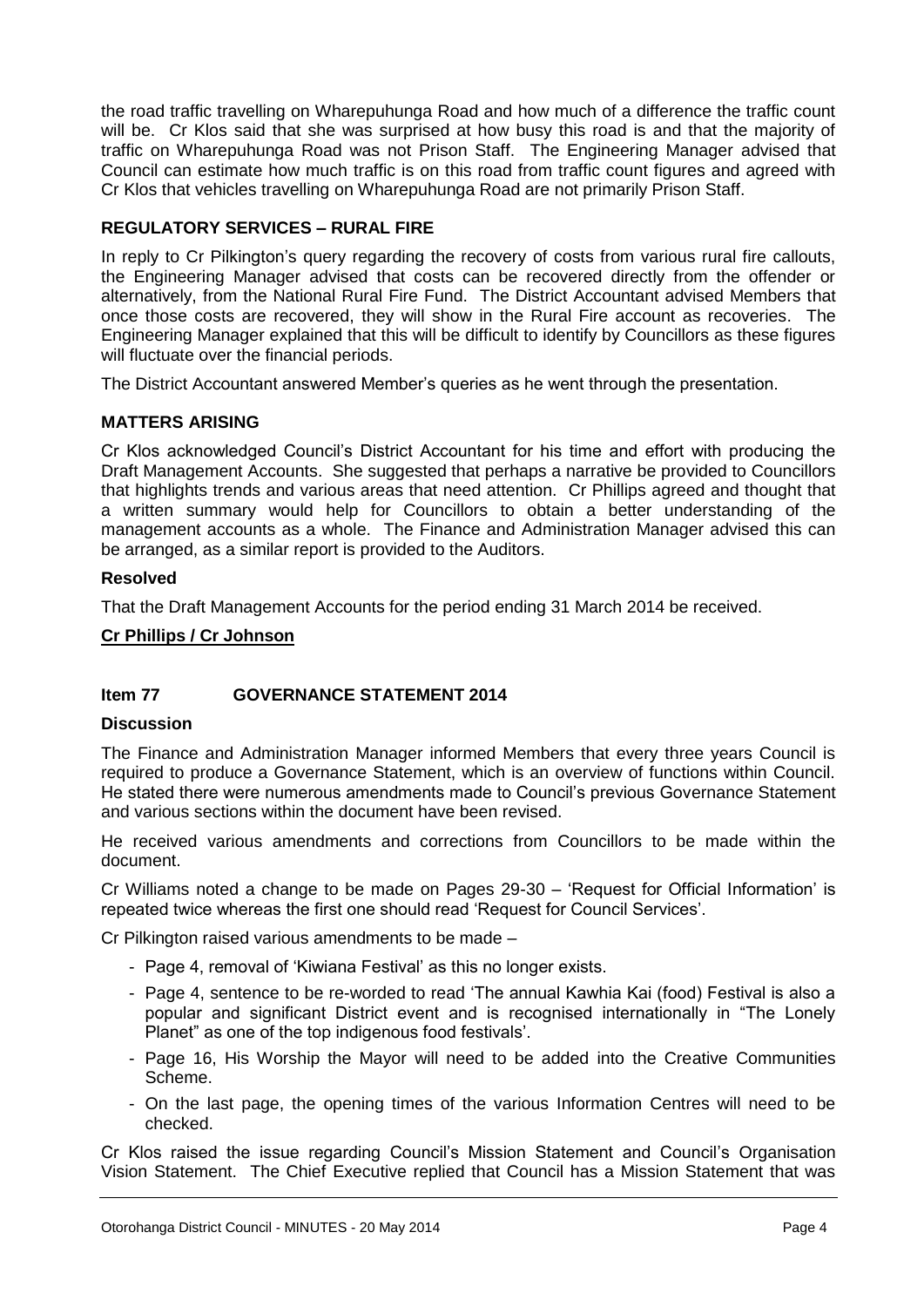created by the Otorohanga Community Board and the Council Vision Statement was created primarily for Council Staff. He said there has been confusion regarding this issue in the past however, this will be revised as part of the Long Term Plan process.

The Environmental Services Manager advised that on Page 16, the Hearings Committee contact will need to change to 'His Worship the Mayor or any Councillor who has a current RMA Panel Certification'.

Cr Phillips raised the issue on Page 15 that Members address and contact details will require updating as it currently states 2013.

#### **Resolved**

The Government Statement be made publicly available after incorporating any changes recommended by Council.

#### **Cr Phillips / Cr Prescott**

#### **Item 79 WAIKATO SPATIAL PLAN**

#### **Discussion**

The Chief Executive took Members through the Waikato Spatial Plan report and stated that this report follows on from the last presentation given at a recent meeting of Council. He said at that meeting it was agreed to provide general support for the continuing development of the Waikato Spatial Plan. The Chief Executive explained that to enable the development of the Waikato Spatial Plan, it is proposed that a Joint Committee be formed from representatives of each Council in the Waikato. He further advised Members that this report is a standardised report provided to the various Councils in the Waikato. The Chief Executive informed Members that the Waikato Spatial Plan is not a substitute for the District Plan and advised that this document is more comprehensive and broader in terms of management of the Region. He stated this document will provide a guiding framework of general principals and objectives set out and agreed on by the Joint Committee.

Cr Phillips queried how time and effort put into the Waikato Spatial Plan could be measured as he felt that a lot of work will be required by the selected representatives. His Worship felt that representatives should support the development of the Waikato Spatial Plan and that in terms of an individual Council, it will be their role to encourage growth throughout the Waikato area as a whole. The Chief Executive advised Members that Otorohanga District Council should be a part of this process and representatives who are chosen should make appropriate time to support this. His Worship agreed and felt that contribution and input towards the Waikato Spatial Plan will be necessary.

Cr Klos expressed the opinion that she supports the Waikato Spatial Plan however, she felt that the proposal of the Property Council Plan is more publicised and believes the public should be aware that these are completely separate plans. Cr Pilkington agreed and proposed that perhaps at the Mayoral Forum there would be an opportunity to better differentiate the two plans. She stated this may also be an opening for the Waikato Plan to be further exposed to public and the point put across that there is no association with the Property Council proposal. His Worship advised that media releases have commenced in terms of where the Mayoral Forum is heading.

In reply to Cr Phillips' query concerning Thames-Coromandel District Council, His Worship advised they hope to align themselves with Hauraki and Matamata-Piako Councils however, there is no interest from these parties.

#### **Resolved**

That –

Pursuant to clause 30 of Schedule 7 of the Local Government Act 2002, Otorohanga District Council resolves: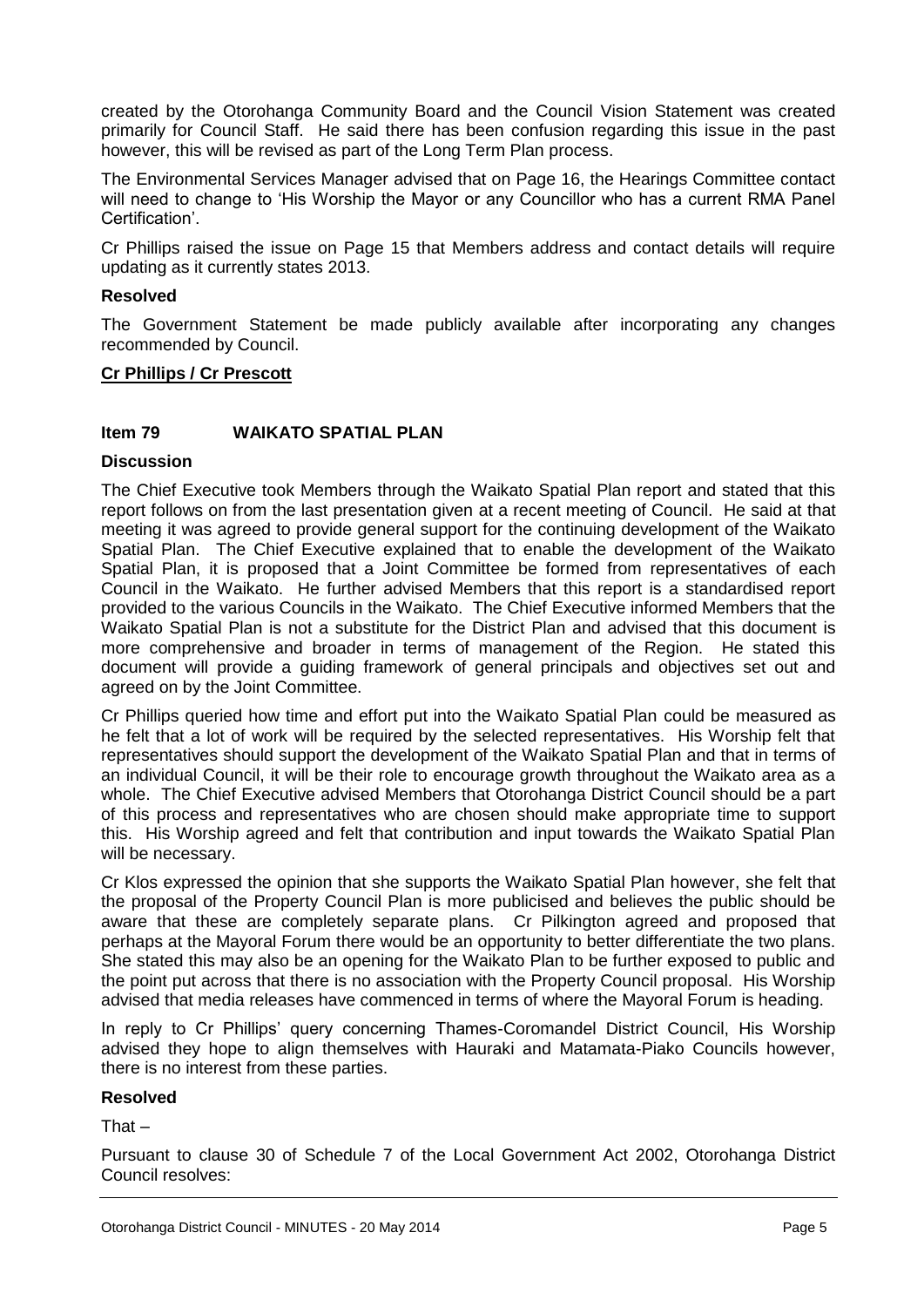- (a) To adopt the attached Terms of Reference for the Waikato Spatial Plan Joint Committee;
- (b) To appoint *His Worship the Mayor Max Baxter* as the Council member of the Waikato Spatial Plan Joint Committee.
- (c) To appoint *Councillor Robyn Klos* as the alternate Council member of the Waikato Spatial Plan Joint Committee.

#### **Cr Johnson / Cr Pilkington**

#### **Item 80 REWAREWA RECREATION RESERVE**

#### **Discussion**

The Chief Executive advised Members that the Mandatory Rules that Council set for the operation of the Rewarewa Reserve are being challenged. He stated that when the rules were put in place by Council, there were amendments that were not listed in the resolution. Cr Phillips expressed the opinion that Council should confirm the original decision agreed to which was a three year election be held and those standing for the Committee do not have to be residents or ratepayers of the area.

His Worship informed Members that Council received threats from various parties to extract the native planting in the Rewarewa Reserve and Council would no longer have authority over this area as the new elected Committee will have the power to do so. He proposed Council take back the responsibility of Rewarewa Reserve and that no Committee or group should be formed in future. Cr Prescott agreed that Rewarewa Reserve should be in Council's control as it is owned by Council. He expressed the opinion that no other Reserve in the District is run by a separate group or Committee. Cr Johnson agreed that Council take responsibility for the Reserve however, he raised the issue of maintaining the grassed area and whether this will fall under Council's responsibility. His Worship advised that discussion can be held with Council involving the mowing of the area and appropriate costs can be allocated for this work. The Chief Executive advised that a management plan will be put in place to maintain necessary the area of the Reserve and costs shall be allocated towards this by Council. Cr Pilkington informed Members that in 2011, there was a threat to extract plants and fencing which Council voted unanimously that this should not happen. She further explained that subsequent to this issue the Management Committee was established however, they were not able to agree on a management plan. Cr Pilkington stated that liability should not fall back on Council and she felt that from the recent veiled threat Council would be liable for costs to reinstate those plants. She said she is in favour of Council taking control of Rewarewa Reserve and minimal management be given towards this area in terms of mowing and weed spraying. Cr Phillips felt that Council should see through the original decision made and give the Management Committee a chance with taking responsibility of the Reserve. In reply to Cr Johnsons query regarding the obligation to create a Reserve Management Plan, the Chief Executive replied that this piece of land does not require a large scaled management plan however, Council can agree to mow and spray various times of the year which costs can be allocated towards this proposed work.

#### **Resolved**

That –

- Authorities previously granted by Council to the Rewarewa Reserve Management Group in respect of the Rewarewa Reserve be withdrawn with immediate effect.
- Hence forth Otorohanga District Council will directly manage the Rewarewa Reserve.

#### **His Worship / Cr Johnson**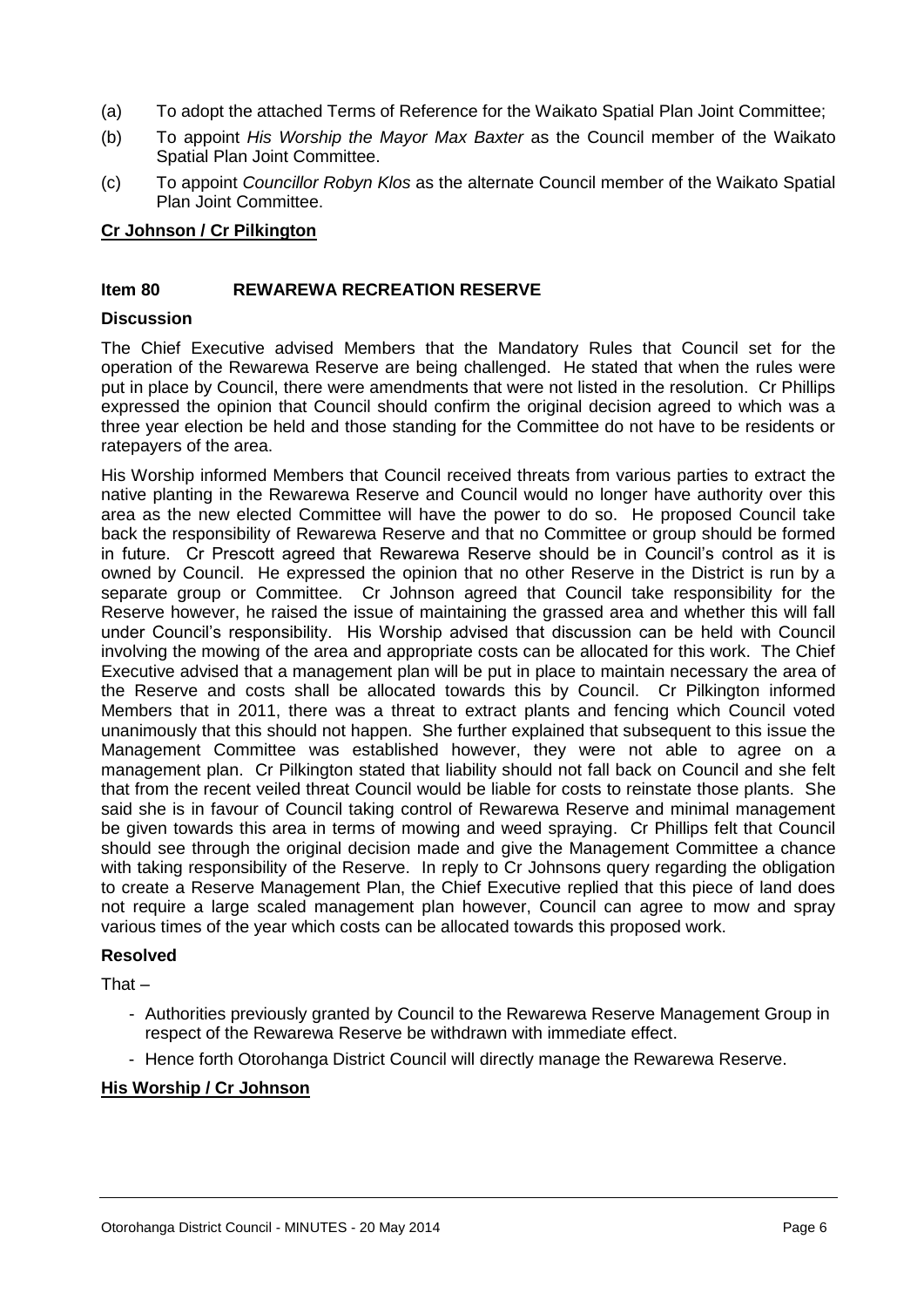#### **Item 81 ODC MATTERS REFERRED FROM 15 APRIL 2014**

#### **Discussion**

#### **EXTRAORDINARY WATER USERS**

The Chief Executive informed Members he had previously indicated that Beattie Home should not be classified as an extraordinary water user and subject to metered charges however, he advised Members that this is not correct. The Chief Executive referred to Council's Pensioner Housing complexes which are individually charged a uniform annual charge for water. He stated that whilst the Water Services Bylaw states that non-commercial residential properties are not extraordinary water users, the Beattie Home building does not meet this requirement as it is classed as a 'sleeping care' building under the Building Act. The Chief Executive felt that Beattie Home should be charged on a volumetric basis. In Reply to Cr Klos' query regarding charges applied to New Zealand care or IHC homes, the Environmental Services Manager said that these are operated as residential houses as they do not meet the requirement as a 'sleeping care' building. Cr Johnson expressed the opinion that the original request was to provide relief in terms of financial pressures for Beattie Home as it is a Community facility, regardless of the requirements within the Water Services Bylaw. In reply to Cr Pilkington's query regarding discretion from Council, the Finance and Administration Manager stated that the Remission Policy on Community Organisations covers rates however, this does not include Service charges such as water, sewerage and refuse. Cr Pilkington suggested that Council review the Remission Policy and discuss this issue in a workshop.

#### **LUNCHEON ADJOURNMENT**

Adjourned for lunch at 12.38pm and recommenced at 1.09pm

#### **GENERAL**

#### **WAIPA CATCHMENT LIAISON SUB-COMMITTEE MEETING**

Cr Johnson informed Members that a visionary workshop was held at this meeting with the attendance of Waikato Regional Council staff and River Iwi. He said discussion was held involving shared vision and objectives and where the desire for the Waipa Catchment will be placed in 20 years' time. Cr Johnson stated that there may be pressure applied to Council regarding stormwater processes in 20 years.

#### **MAYORAL GRADUATION CEREMONY 2014**

Cr Johnson advised of his attendance at the Mayoral Graduation Ceremony and acknowledged the Top Apprentice award was presented to two people, these being Jason Adams and Scott Martin. He said both men were awarded with \$500 as a prize.

Cr Pilkington also attended the Mayoral Graduation Ceremony and commented that it was great to see a lot of women being awarded for their achievements.

Cr Klos also attended the Ceremony to gain a better understanding of this event and to see people succeed within the Otorohanga District.

#### **VEHICLE CROSSING BONDS**

Cr Johnson received a query from a client who resides in the rural area on a no exit road, being charged a Vehicle Crossing Bond for Building Consent. He requested for possible discretion to be given in respect of rural properties as he felt this bond does not apply in some circumstances. Cr Johnson further discussed various issues he has received relating to Vehicle Crossing Bonds and queried why Council has implemented this process. The Environmental Services Manager stated that the Bond is a condition made by Council's Roading Department which is charged on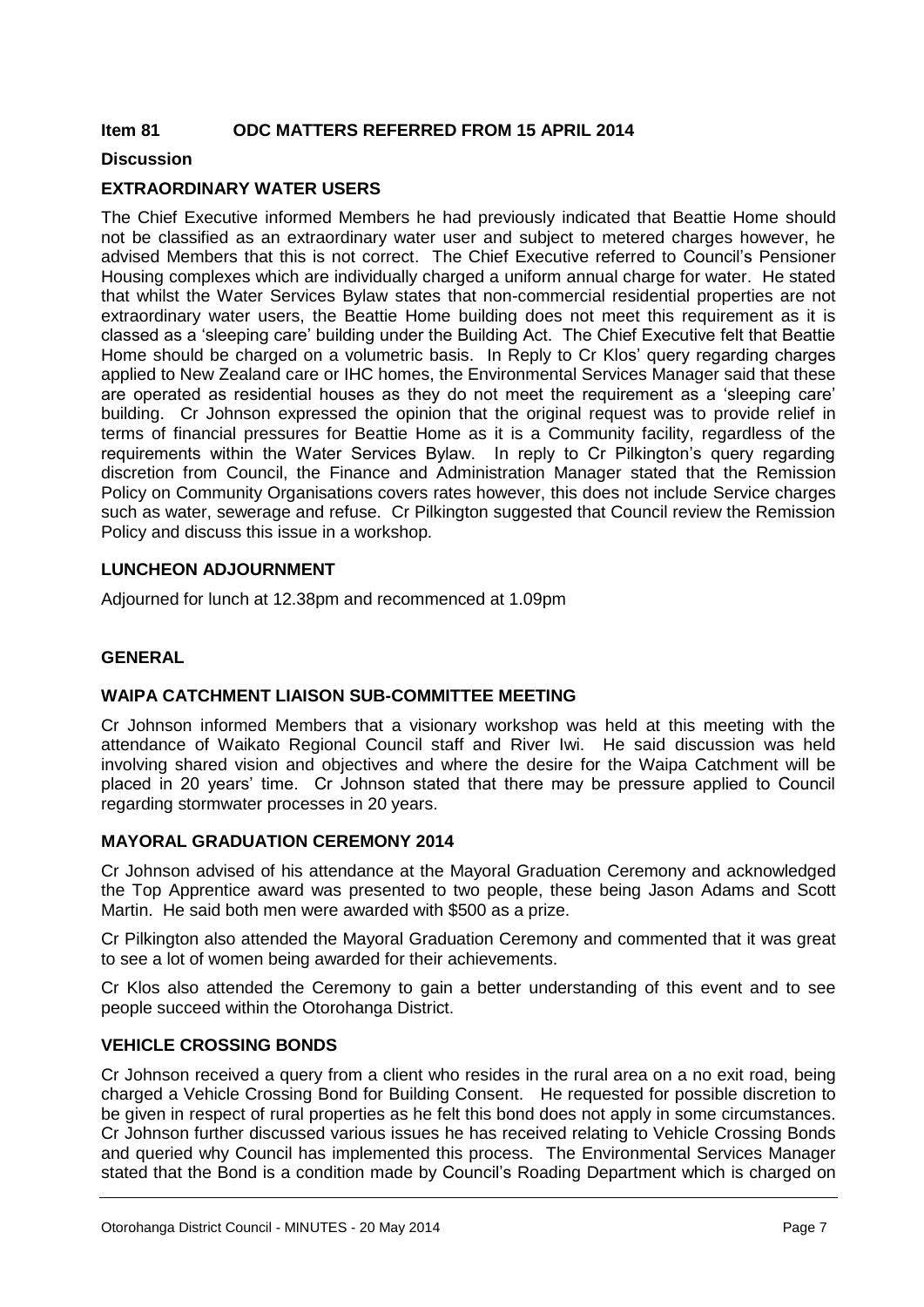when Building consents are issued. In reply to the Environmental Services Manager's query whether the applicants enquired about the bond upon payment, Cr Johnson stated the bill was paid in full. Cr Tindle expressed the opinion that this process is most effective for residential properties as entranceways and the Kerb and Channel could be damaged however, he felt that this is not applicable for the rural area.

The Environmental Services Manager advised Members he will investigate whether discretion can be given to waiver the Vehicle Crossing Bond in respect of proposed building projects in the rural area.

#### **BEATTIE HOME – FIRE WALL**

Cr Johnson raised the issue with the Building Consent for the extension to Beattie Home and advised that this has been placed on hold due to an upgrade of the existing fire wall. The Environmental Services Manager stated that there are a number of issues regarding fire safety with this building and advised Members that new fire regulations have been implemented into the Building Code. He said because of these new fire regulations, Beattie Home will have to carry out a retrospective upgrade on the existing building to meet these requirements. Guidance documents from the Ministry of Building Innovation and Employment, to enforce these regulations applied to the Beattie Home extension. The Environmental Services Manager advised that a fire safety design for the entire composite of Beattie Home has been supplied to Fire Engineers of the New Zealand Fire Service for assessment and until this is completed, the Building Consent has been placed on hold.

#### **SEWERAGE PONDS**

In reply to Cr Klos' query regarding whether the sludge was removed from this area and deposited, the Chief Executive replied that the sludge has been removed from large bags and ploughed into the surrounding land. The Chief Executive suggested if there is interest in taking the sludge and depositing this on to farm land then something can be arranged.

#### **STREET LIGHTS IN RURAL AREA**

Cr Klos raised the issue of the lack of street lighting within Otorohanga rural area and felt that it may be beneficial for this to be carried out.

#### **HOUSING FOR THE DISABLED**

Cr Klos advised that Central Government is providing funding to encourage social housing and suggested that a Trust could be set up to operate social housing.

#### **IWI LIAISON GROUP**

In reply to Cr Klos' query regarding whether there is an Iwi Liaison Group for Aotearoa Marae and Wharepuhunga Marae, the Environmental Services Manager advised that the Raukawa Charitable Trust are partners in a joint management agreement with Council. He said two meetings are scheduled annually to discuss concerns.

#### **CIVIL DEFENCE**

The Environmental Services Manager advised Members that the Waikato Civil Defence Emergency Management Group has been reviewed by the Ministry of Civil Defence and Emergency Management. He explained that reports on individual Councils will be released next month and Councils will be scored on their performance. The Environmental Services Manager informed Members that results from this review of each Council will be announced at the upcoming Mayoral Forum.

His Worship advised Members that Council staff undertook stage one of Civil Defence training and said that the Council Building would be the primary headquarters if an emergency was to occur.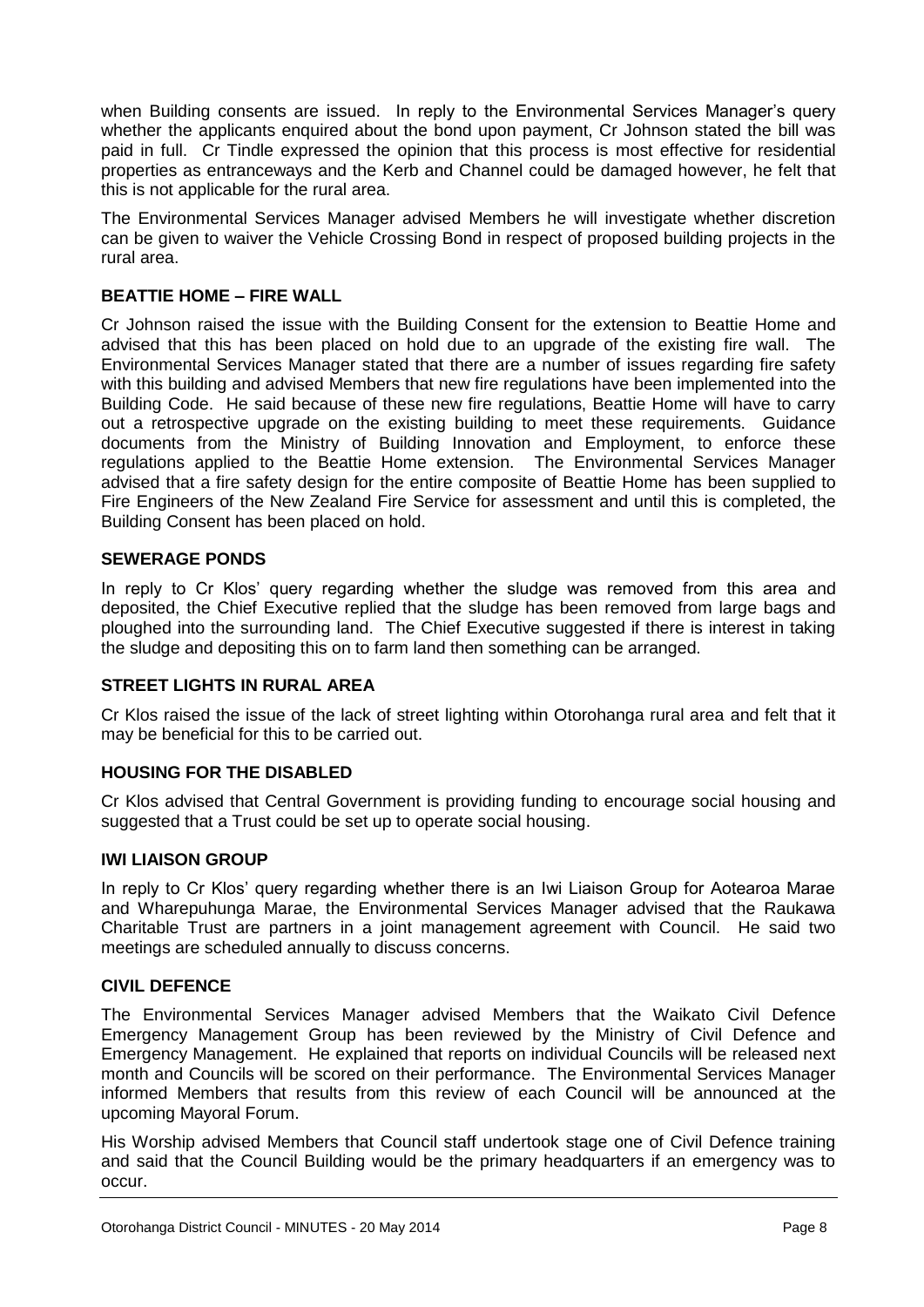#### **HAMILTON AIRPORT – REVISED STATEMENT OF INTENT**

The Chief Executive informed Members that the revised Hamilton Airport Statement of Intent will be distributed in the near future. He said Hamilton Airport's main focus is to become a Regional airport and previous international airport ambitions have decreased.

#### **MAYORAL FORUM**

His Worship attended the Mayoral Forum and discussed the various Work Streams. He stated that if Members are interested in viewing the Work Streams, to visit the Matamata-Piako District Council website for more information.

#### **ODDB**

His Worship advised Members that there was concern over how the youth support service provider will be provided but, in the interim, some funding will be provided by ODDB and expenditure will be cut back.

#### **YOUTH INITIATIVES**

His Worship informed Members of a meeting he attended with consultant Mr Steve Saunders and Maniapoto Pact Trust Chairman Mr Dennis Astill. He said he gained a better understanding of the functions within the Maniapoto Pact Trust and also the Harvest Centre. His Worship advised that the Maniapoto Pact Trust oversee those students which the Harvest Centre could not reach which he felt comforting.

#### **REGIONAL TRANSPORT COMMITTEE TOUR**

His Worship attended the RTC meeting which involved reports on Road Safety, Public and Regional Transport planning. He also advised Members he took part in a Regional Transport Tour of the major projects occurring in the Waikato Area.

Discussions were held regarding the proposed expressway through Taupiri.

#### **ZONE 2 MEETING**

His Worship advised of his attendance at the Zone 2 meeting held on Friday 16 May. He reported on the presentations given at the meeting and acknowledged various speakers.

#### **INSULATION IN HOMES**

His Worship recited a letter to Members from Mayor John Tregidga of Hauraki regarding the process of funding for insulation in low income homes and how Hauraki utilise a contractor to carry out this work. Cr Klos felt that this process would be very effective and hugely beneficial for rental homes in the rural area. His Worship requested Cr Klos to locate various service providers to identify the particular homes in the District.

#### **OTEWA ROAD SUBDIVISION**

His Worship advised he was approached by the owners who purchased this property from Council, who have proposed for Council to take responsibility of the Subdivision process on their behalf. After discussions held, His Worship informed Members that he will go back to the owners and tell them Council has no desire to carry out such a development.